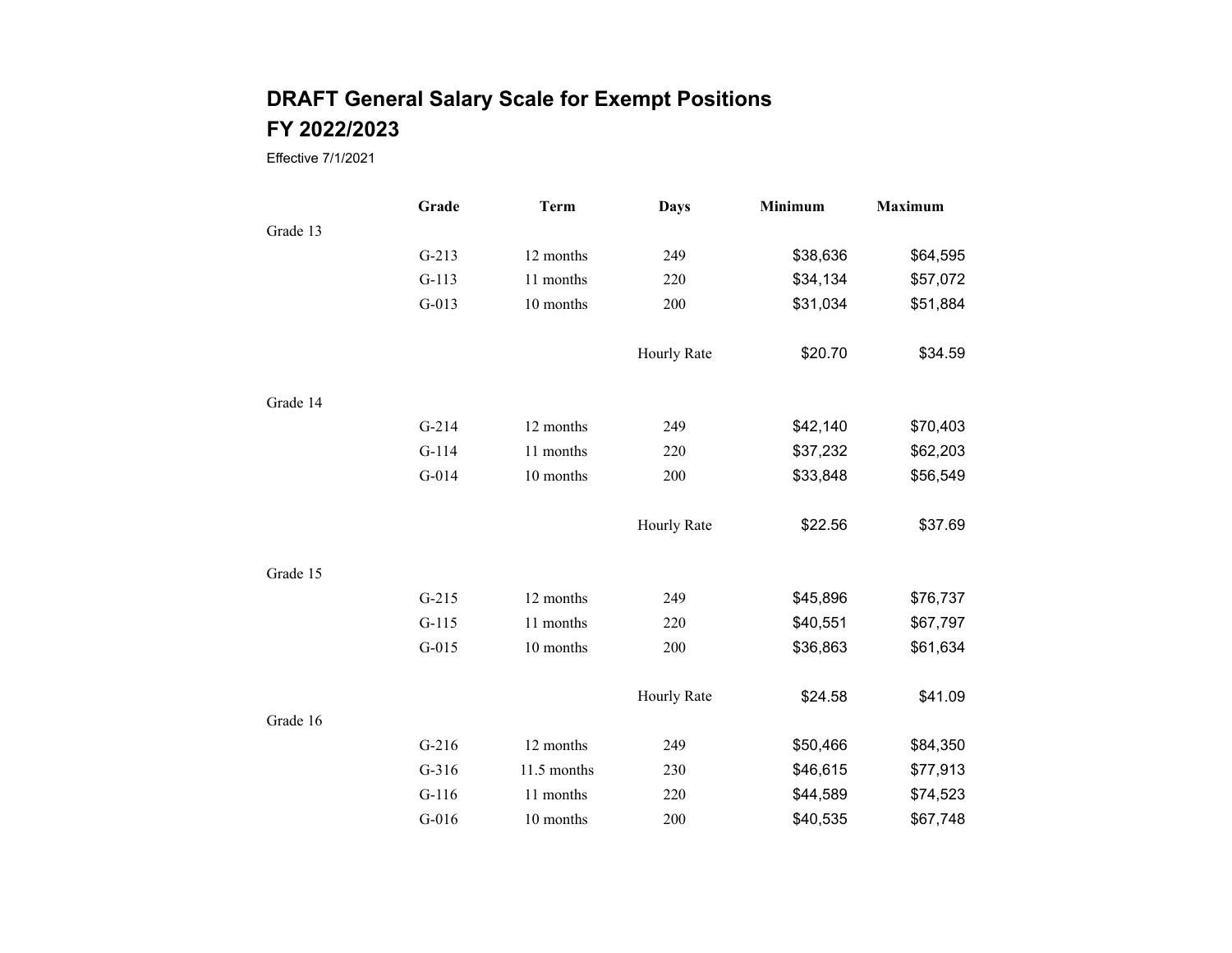|          |         |             | Hourly Rate | \$27.02  | \$45.17   |
|----------|---------|-------------|-------------|----------|-----------|
|          |         |             |             |          |           |
| Grade 17 |         |             |             |          |           |
|          | $G-217$ | 12 months   | 249         | \$54,537 | \$91,178  |
|          | $G-117$ | 11 months   | 220         | \$48,185 | \$80,557  |
|          | $G-017$ | 10 months   | 200         | \$43,806 | \$73,236  |
|          |         |             | Hourly Rate | \$29.20  | \$48.83   |
| Grade 18 |         |             |             |          |           |
|          | $G-218$ | 12 months   | 249         | \$59,463 | \$99,392  |
|          | $G-318$ | 11.5 months | 230         | \$54,928 | \$91,812  |
|          | $G-118$ | 11 months   | 220         | \$52,531 | \$87,824  |
|          | $G-018$ | 10 months   | 200         | \$47,762 | \$79,834  |
|          |         |             | Hourly Rate | \$31.84  | \$53.23   |
| Grade 19 |         |             |             |          |           |
|          | $G-219$ | 12 months   | 249         | \$63,630 | \$106,356 |
|          | $G-119$ | 11 months   | 220         | \$56,221 | \$93,964  |
|          | $G-019$ | 10 months   | 200         | \$51,106 | \$85,428  |
|          |         |             | Hourly Rate | \$34.07  | \$56.95   |
| Grade 20 |         |             |             |          |           |
|          | $G-220$ | 12 months   | 249         | \$69,357 | \$115,928 |
|          | $G-120$ | 11 months   | 220         | \$61,279 | \$102,426 |
|          | $G-020$ | 10 months   | 200         | \$55,708 | \$93,115  |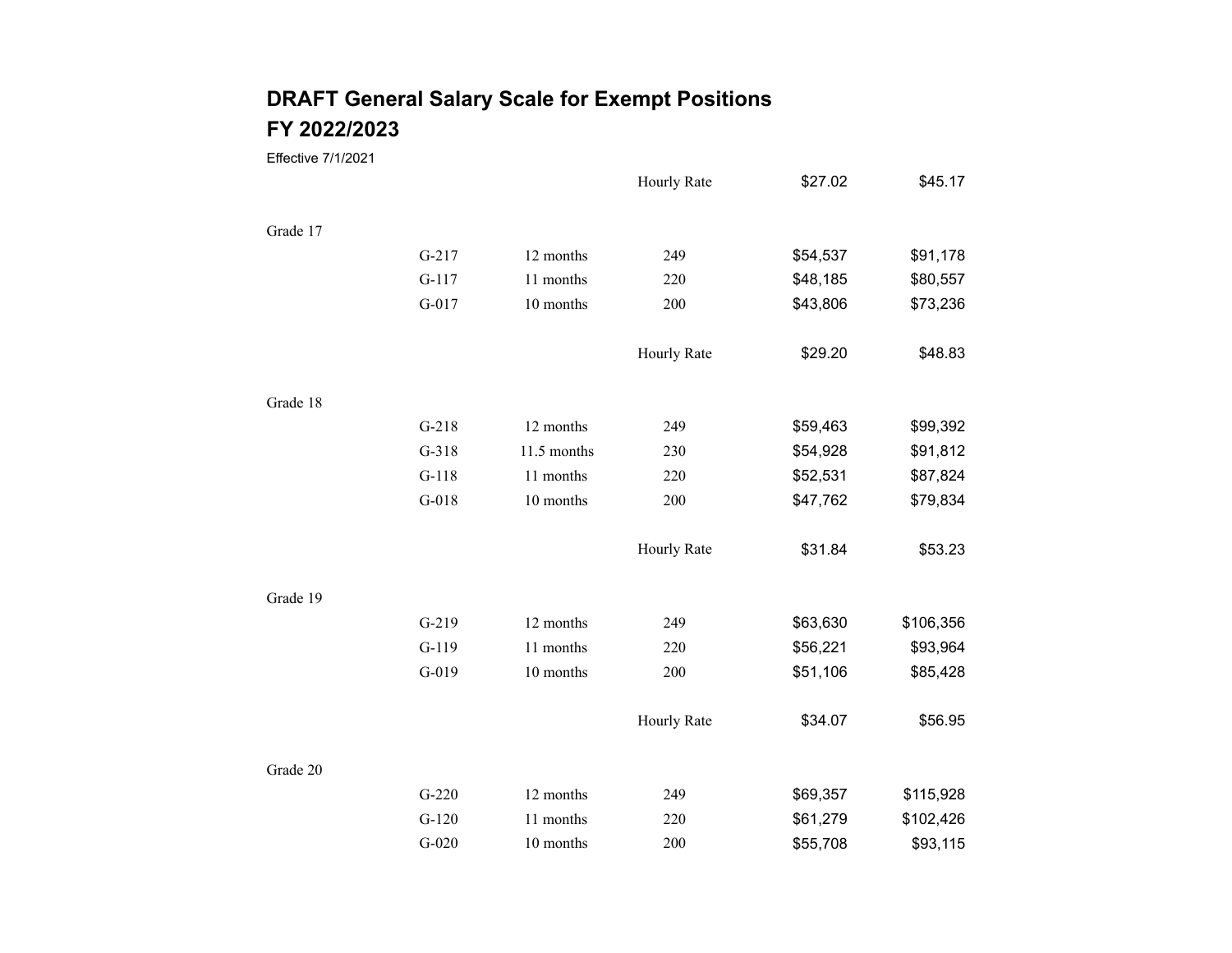|          |         |           | Hourly Rate | \$37.14  | \$62.08   |
|----------|---------|-----------|-------------|----------|-----------|
| Grade 21 |         |           |             |          |           |
|          | $G-221$ | 12 months | 249         | \$75,599 | \$126,361 |
|          | $G-121$ | 11 months | 220         | \$66,794 | \$111,644 |
|          | $G-021$ | 10 months | 200         | \$60,722 | \$101,495 |
|          |         |           | Hourly Rate | \$40.48  | \$67.66   |
| Grade 22 |         |           |             |          |           |
|          | $G-222$ | 12 months | 249         | \$82,403 | \$137,734 |
|          | $G-122$ | 11 months | 220         | \$72,806 | \$121,693 |
|          | $G-022$ | 10 months | 200         | \$66,187 | \$110,630 |
|          |         |           | Hourly Rate | \$44.12  | \$73.75   |
| Grade 23 |         |           |             |          |           |
|          | $G-223$ | 12 months | 249         | \$89,819 | \$150,130 |
|          | $G-123$ | 11 months | 220         | \$79,358 | \$132,645 |
|          | $G-023$ | 10 months | 200         | \$72,144 | \$120,586 |
|          |         |           | Hourly Rate | \$48.10  | \$80.39   |
| Grade 24 |         |           |             |          |           |
|          | $G-224$ | 12 months | 249         | \$97,903 | \$163,641 |
|          | $G-124$ | 11 months | 220         | \$86,501 | \$144,582 |
|          | $G-024$ | 10 months | 200         | \$78,637 | \$131,439 |